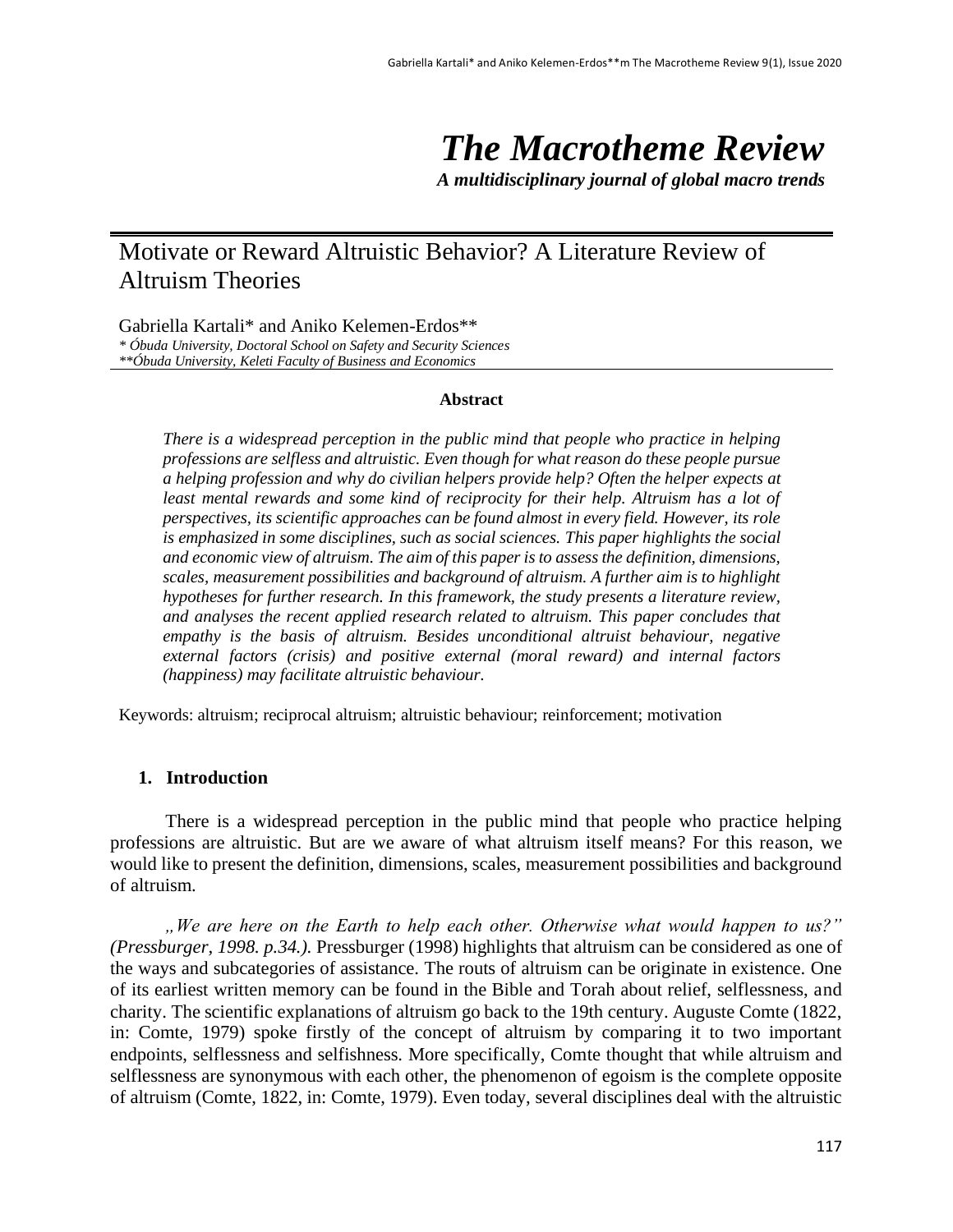conception and behaviour, which appears as an act of selfless assistance. It is an interdisciplinary concept that can turn up so often in the field of social psychology and political science, we can read about it so many times in the columns of the literature dealing with economics, socio-biology and genetics. Altruism appears not only in human societies, but is just as common in the animal kingdom (Piliavin and Charng, 1990).

The aim of this paper is to analyse the diverse approaches of altruism focusing on its social and economic relevance. The study assesses the features of altruistic behaviour and the moral and ethical question, whether compensation can be part of altruism. A further interesting question, whether altruism can stand alone or it should be as an altruistic process taken into account in which not only an entity but every actors have their own role.

As for the genetic background, researchers have found that 50% of traits in behaviour are inherited. These are also true for behaviours in which aggression and altruistic traits are observed. The altruistic traits observed in individuals daily behaviour are highly dependent on the inheritance and learning of parental-mediated socialization traits (Teodorescu and Demeter, 2009).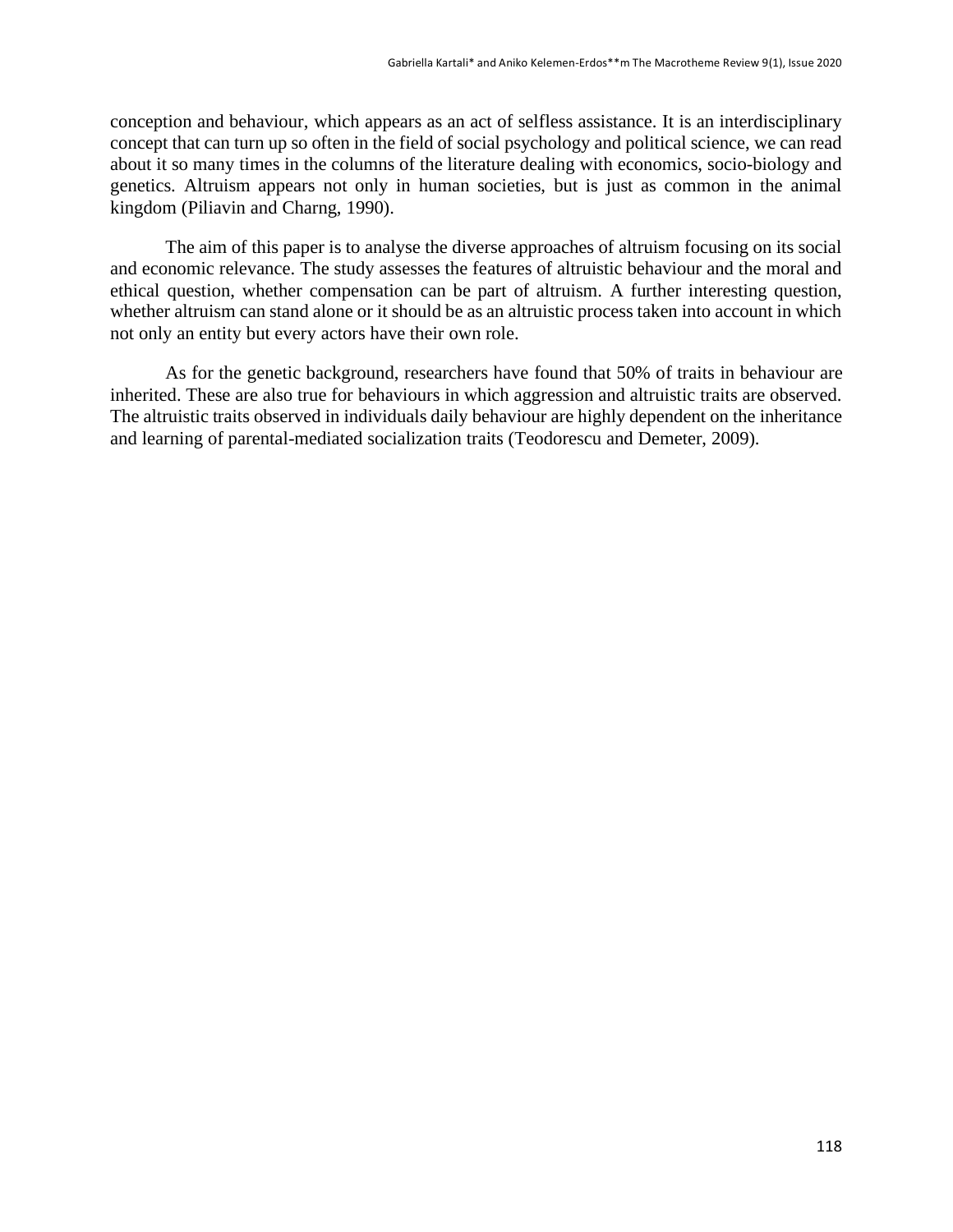### **2. Literature Review**

# **2.1. The Theoretical Approach of Altruism**

Considering altruism a general rule is confirmed in the literature: relatives are more likely to help (Hamilton, 1964, Burgess et al. 2004). However, an open-ended question remains, whether compensation can be accepted as part of an altruistic behaviour. However, mental reinforcement is apparently part of the process.

The question may arise whether there is an act that is truly selfless. Many researchers has been trying to find an answer for this question since the 1800s. The following table summarizes these models of altruism.

| Year | <b>Researcher</b>           | Approach                                                                                                                                                                             |
|------|-----------------------------|--------------------------------------------------------------------------------------------------------------------------------------------------------------------------------------|
| 1822 | Comte                       | Goodwill arises from human nature, an instinct contrary to egoism<br>(Comte, 1822 in Comte, 1979)                                                                                    |
| 1964 | Hamilton                    | Theory of relative selection. As a rule, relatives help each other,<br>which can be explained by evolutionary processes (Hamilton, 1964)                                             |
| 1980 | Barash                      | Anyone who provides help should receive an advantage in return<br>for his deed (Barash, 1980)                                                                                        |
| 2003 | Bereczkei                   | Combines evolutionary theory with a kind of selection pressure,<br>where the loss caused by a person's altruistic behaviour is lower<br>than the genetic advantage (Bereczkei, 2003) |
| 2004 | <b>Burgess</b><br>et<br>al. | It has been shown that relatives take precedence over strangers in<br>providing assistance, and we help those who have been helpful with<br>us (Burgess et al., $2004$ )             |
| 2009 | Bereczkei                   | Short-term selfish benefits are pushed into the background behind<br>an effective long-term cooperation (Bereczkei, 2009)                                                            |

#### *Table 1: Models of altruism*

Source: Authors' construction according to the sources indicated above

If we look at the phenomenon of altruism a little through the spectacles of economics, as Monroe (1994) did, we may think that altruistic behaviour is actually due to self-interest. That is, altruistic behaviour also has some kind of gain, no return, the person does not take selfless steps without expecting reciprocity. Socio-biology speaks of altruistic behaviour that is unfavourable to the altruistic person, but profitable to those who receive help. According to the evolutionary approach, altruism is also very closely related to genetics, since if an organism has altruistic behaviour, it means the survival of another organism.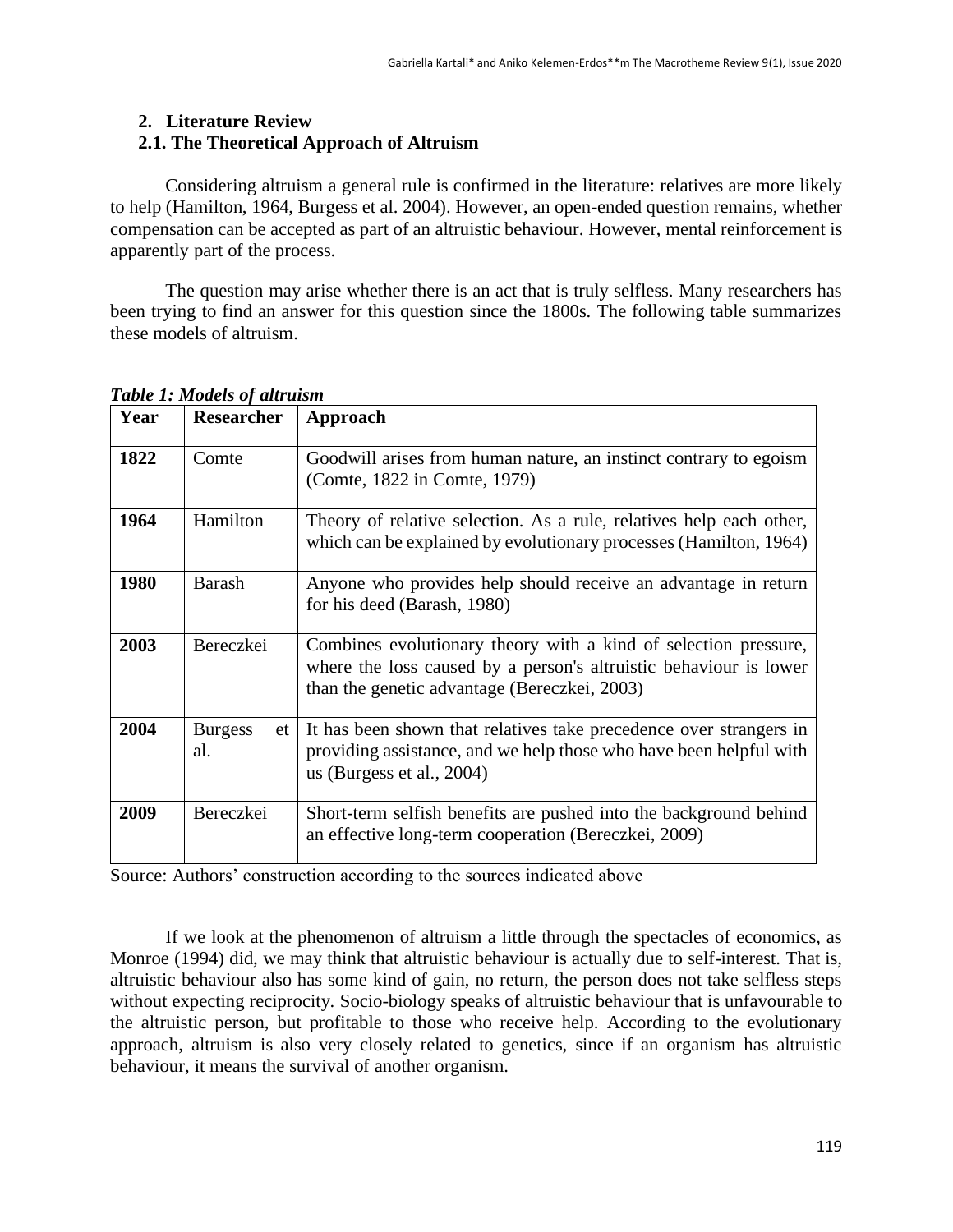According to social psychology, a difference can be detected in the motivations of altruism. This is because there may be egoistic altruistic motivation in addition to the specific altruistic motivation. In the same way, varieties of altruism can be distinguished not only in terms of motivation but also in terms of intentionality. Similarly, when altruism appears, the emotions that drive it can be important, which can also be multifaceted. According to (Vályi, 2008) the scientific dilemmas related to altruism in diverse scientific fields as follows:

- − Etymology searches for the basic unit of selection and for those behaviours that reduce reproductive success;
- − Psychology researches the features of altruistic personality, and its motivators;
- − Anthropology assesses the equilibrium state of the exchange, and the opportunities for altruistic behaviour.
- − Sociology considers the moral considerations, the motivators of supporting others wellbeing, the indicators of social exclusion and inclusion.

The literature distinguishes three types of altruism: selfish, real, and so-called reciprocal altruism (Leskó, 2010). As its name implies, the selfish altruistic person actually helps to present himself in a better colour, so it is not a matter of real selflessness. The true altruistic person helps in a way that the situation for himself will not be more positive (Leskó, 2010). Reciprocal altruism means that both the caregiver and the person for whom it provides benefits, gains advantage only in time (Leskó, 2010).

There is even a different grouping of altruism. We have already mentioned the three classifications that are the basis above. In addition, the literature separates the types of altruism from other perspectives: there is the so-called "hard-core" type, which includes altruistic suicide (Piliavin and Charng, 1990). The second type is evolutionary altruism, which can be observed in the most dangerous situations as the appearance of an impulsive reaction (Piliavin and Charng, 1990). The third type of altruism is complex altruism, which already involves a longer-term and regular phenomenon (Piliavin and Charng, 1990).

The literature on altruism even deals with the concept of so-called "effective altruism". According to Gabriel (2017), effective altruism is a philosophical and social movement that aims to revolutionize philanthropy. The main motivating force of the movement is to encourage people to do as much good as possible. This "good" is usually done by contributing money to aid and develop organizations. Criticism has also hit this movement by people claiming effective altruism is insensitive to justice, as it often ignores the value of equality, urgency and rights. Overall, theories related to altruism lie along four dimensions: motivation, cost, volunteering, and alternative persuasion options. The following table includes the criteria for altruistic action along the four dimensions mentioned above (Vályi, 2009):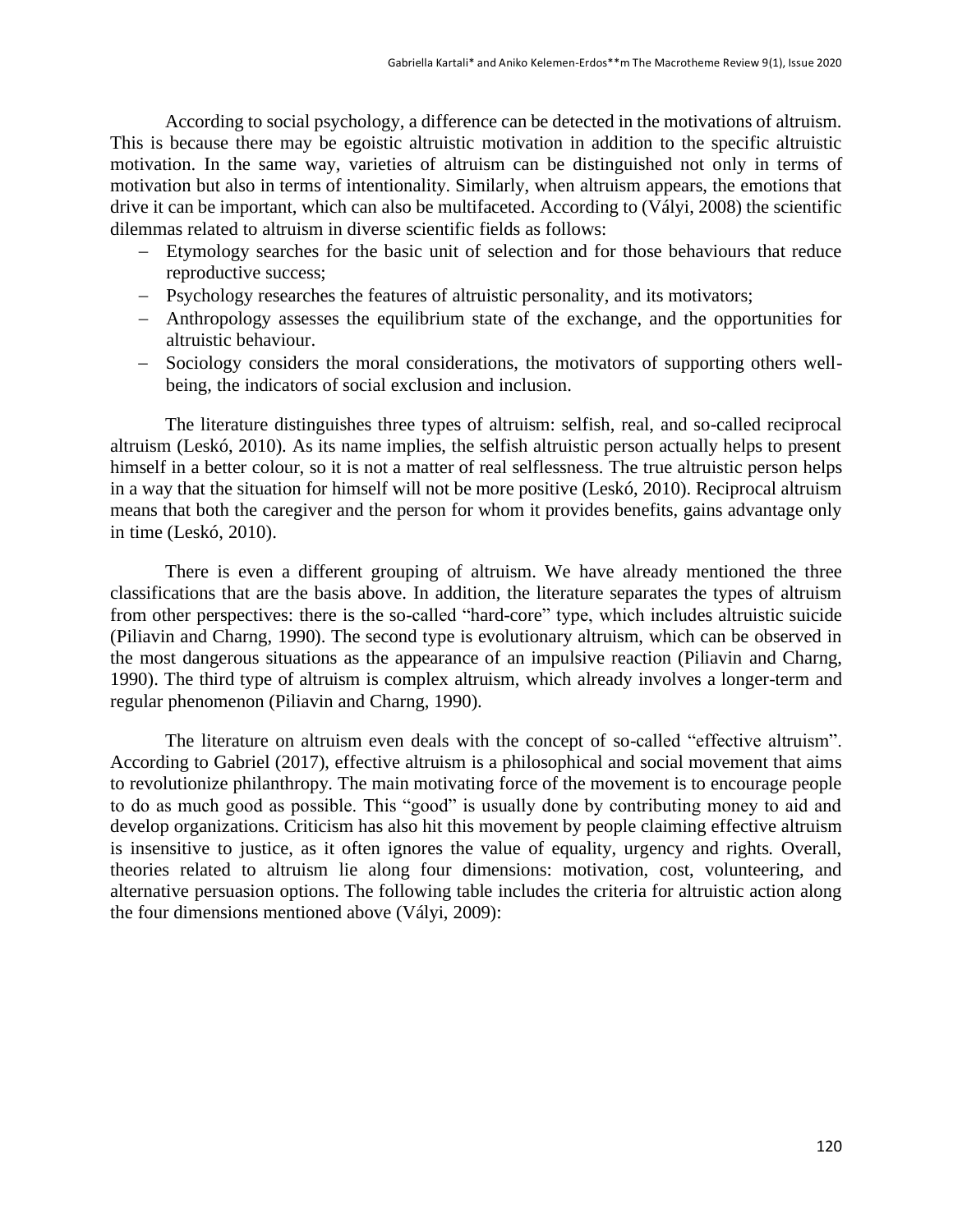| Criteria                                          | <b>Altruistic Act</b>                                                                                            | <b>Non Altruistic Act</b>                                      |
|---------------------------------------------------|------------------------------------------------------------------------------------------------------------------|----------------------------------------------------------------|
| <b>Motivation of the helper</b>                   | - Caring for others<br>- Moral judgment<br>- Altruistic values<br>-Adaptation to socially sensitive<br>behaviour | - Material benefit<br>- Praise<br>- Increase in social status  |
| The degree of costs                               | -It means sacrifices: the helper<br>loses more than invests                                                      | -Investment and benefit<br>balance or the benefit is<br>more   |
| The degree of volunteering                        | -It is done voluntarily by the<br>helper                                                                         | -Meets a role expectation<br>or other external<br>expectation. |
| The degree of the possible<br>alternative actions | -There are real possibilities for<br>actions as an alternative.                                                  | -There is no other option<br>than help.                        |

|  | Table 2: Criteria of altruistic action |  |
|--|----------------------------------------|--|
|  |                                        |  |

Source: Vályi, 2009, pp. 3-4.

We find it important to address even a more detailed explanation of reciprocal altruism. The term is related to the name Trivers (1999) and defines it as an element of human emotion. There are many elements that show selflessness, i.e. altruism; friendliness; suspicion; dislike; trustworthiness; gratitude; trust; guilt; sympathy; moral aggression. Trivers (1999), and Bereczkei (2003) hypothesized that reciprocal altruism can develop most within smaller communities, where people often meet, often see each other. Within such smaller communities, for example, boasting can also develop, which can also be a feature of reciprocal altruism. The consequence of altruistic behaviour will be that the person will gain a reputation in his group and thereby be able to outperform his peers in the hierarchical system (Lőwi, 2020).

The basic condition for reciprocal altruism is an act of trust between two people. One of the two actors is the victim, also known as the donor. The other actor is the beneficiary, i.e. the recipient. (Bierhoff and Klein, 1988) According to Hámori (2003), reciprocal altruism is a conditional phenomenon. He reports six requirements that help to create altruistic behaviour (Hámori, 2003):

- The first condition is that if we look at the phenomenon in the short term, the recipient's profit will be higher and the donor's profit will be smaller.
- − The second condition is that the recipient person's profit will be greater than that of those who do not benefit from the opportunity provided by reciprocal altruism.
- The third and fourth condition for the emergence of reciprocal altruism is that the help is not reciprocated immediately and that the points listed above are provided to both the donor and the recipient, only time differences can occur.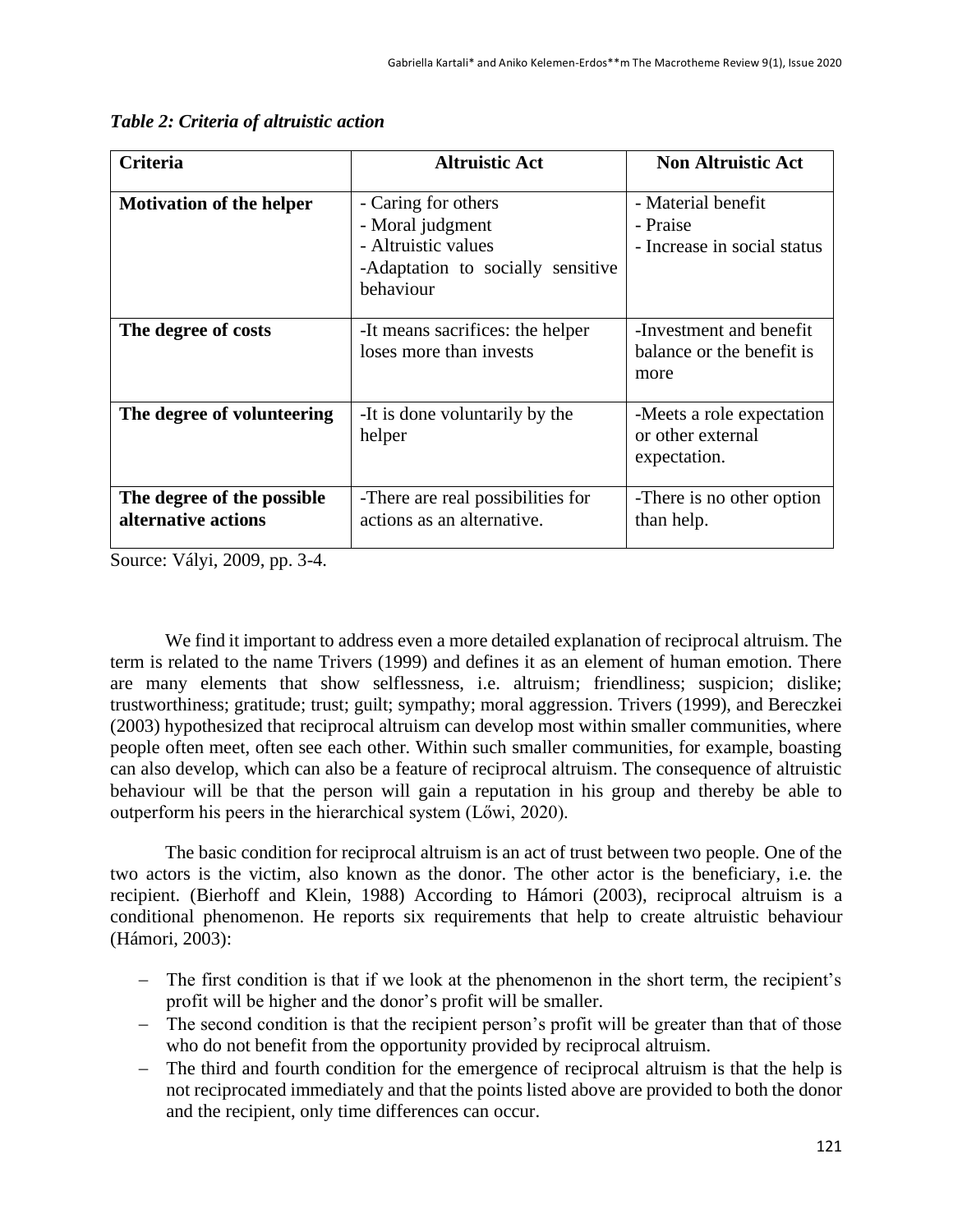- − The fifth condition is that there should be no question of "parasitism" on the part of either party.
- − The sixth and final condition is that there can be many, endless possibilities for assistance and its reciprocity.

To some extent, the different definitions of altruism discussed here correspond to different ways of thinking about relevant theories of behavioural and evolutionary conclusions. This is particularly evident from the outline of the definitions. In addition, a number of important questions arise as we delve deeper and deeper into the subject. Do entire groups function as evolutionary units to which benefits can be assigned, or do only individuals benefit? The definitions discussed here also differ in what type of evolutionary processes are required for the development of altruism. Some notions of altruism are very demanding at this point, as there may be a situation in which altruism cannot survive by random group formation. Evolutionary and psychological explanations form categories that include cases where it is certain that the transition to selflessness increases an individual's aptitude. Thus, the credibility of evolutionary hypotheses about altruism is affected by the definition of altruism used. However, it is also a fact that altruism can be examined not only from a psychological and evolutionary point of view, as similarly issues emerge in economics, social psychology, and anthropology as well (Lőwi, 2020).

#### **2.2. The Relationship Between Altruism and Mental Health**

As an important concept in social psychology, altruism is valued for its great importance for human evolution and the development of human civilization. Altruism was first defined by Comte as selfless respect for the well-being of others (Comte, 1979) and includes two basic concepts: empathy (altruistic attitude) and prosocial behaviour (altruistic behaviour) (Comte, 1979). The dominant perspective on understanding current altruism suggests that altruists gain immediate or long-term physical and psychological benefits as a result of pursuing altruistic activities. Altruistic behaviour is associated with decreased aggression, better physical and mental health, longer life expectancy, and a greater degree of well-being. Similarly, altruistic behaviour is positively correlated with student happiness, sense of responsibility, and social adaptability. There are three models to explain the relationship between altruism and health. The evolutionary biological model suggests that altruistic behaviour within groups provides a competitive advantage over other groups (Feng, et al. 2020). And the physiological benefit model argues that altruistic emotions gain dominance over anxiety and fear and reduce stress against perceived dangers (Feng et al., 2020). According to the positive emotion model, positive emotions elicited by altruism (e.g., kindness, compassion, and other emotions related to love) enhance health by displacing negative emotions (Post, 2005).

Incentives for altruism, such as increased self-efficacy and increased social value as a community mechanism, may also provide possible explanations for participation in altruistic activities. Empathy can be widely seen as an essential prerequisite for altruistic behaviour. Nevertheless, few studies have examined the psychological outcomes of empathetic altruists when altruistic behaviour cannot be performed under specified conditions. There is no consensus among researchers on the mechanisms of the relationship between altruism and mental health. According to some literature (Frank, 1965; Dulin and Hill, 2003), altruism affects mental health through increased positive mood or decreased negative mood. Some studies suggest that altruism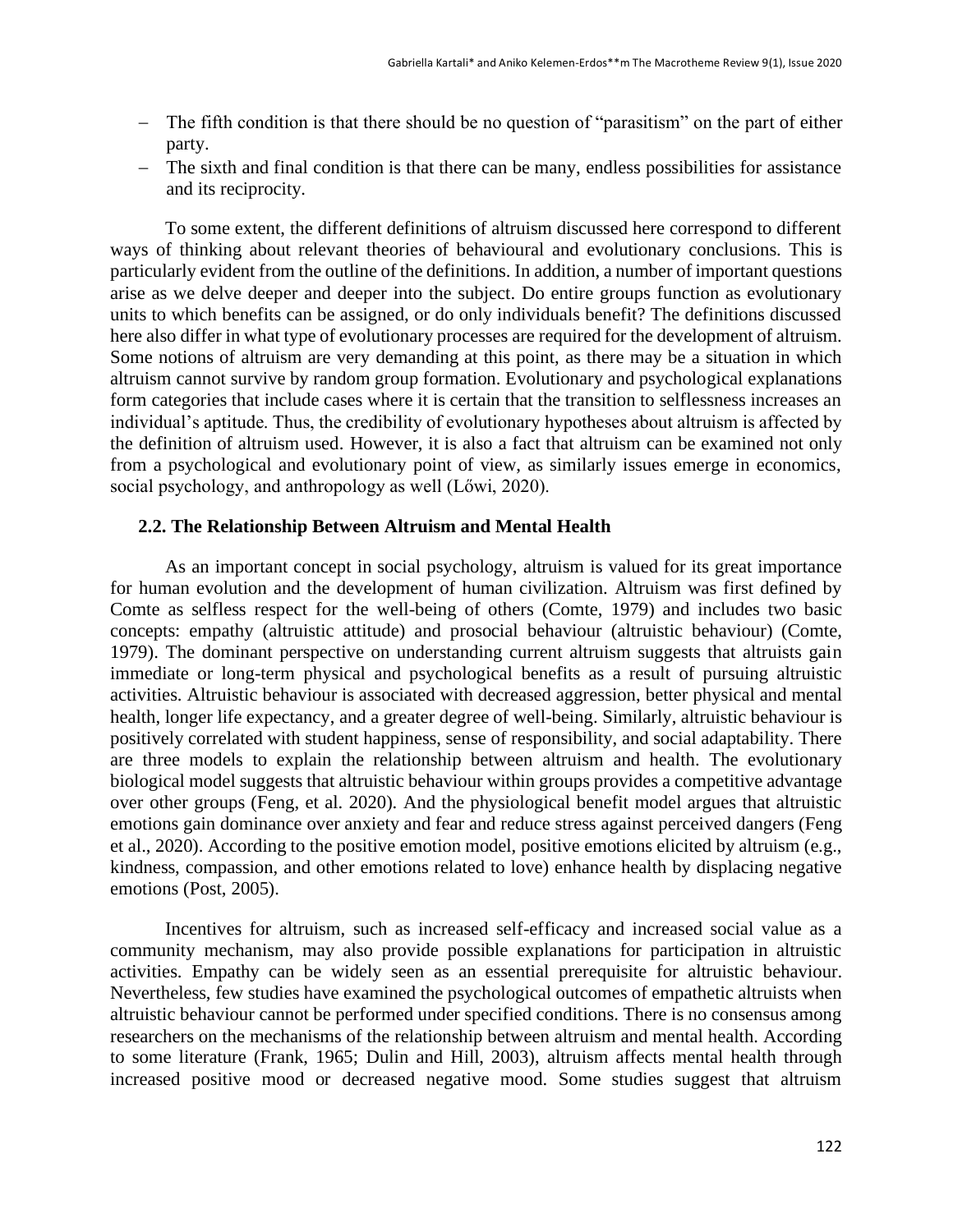accelerates elevated positive mood, while other studies suggest that altruism acts as a buffer against negative mood (Feng, et al. 2020).

#### **3. Major Research Based on the Theory of Altruism**

In their study, Rushton, Chrisjohn, and Fekken (1981) demonstrate that altruistic behaviour shows greater consistency in some situations than non-altruistic behaviour. According to the researchers, there is a trait, which can rightly be defined as a trait of an altruistic personality, that has a major impact on the development of altruistic behaviour. Rushton et al. (1981) called for individual differences in the aforementioned altruistic behaviour to be assessed using a Self-Report Altruism Scale (SRA) that measures altruism.

The SRA is an easy-to-take and complete questionnaire with 20 statements, and the respondent should provide the most typical response from the following options, thus assessing their own frequency of altruistic behaviour: "Never," "Once," "More than once," "Often" and "Very often" (Rushton et al. 1981). An initial analysis of data collected from two separate samples of students at the University of Western Ontario showed that the SRA scale was psychometrically stable. The conducted two samples yielded consistent similar results. The researchers found the discriminatory validity of the scale to be good. Knowing a person's score on a behavioural item or a self-report questionnaire can better predict that person's behaviour in other test situations. Overall, the researchers concluded that individual differences in altruistic behaviour can be directly measured using SRA (Rushton et al. 1981).

The study by Kuswoyo, Tentama, and Muhopilah (2020) aimed to test the validity and reliability of the construct on an altruism scale, as well as to examine the aspects and indicators that may constitute this variable. Selflessness is defined by three aspects: empathy, volunteering, and willingness to help. Based on the results of 142 survey data analysis, the aspects and indicators that make up the altruism variable were declared valid and reliable by the researchers. The most dominant aspect that reflects selflessness is empathy, and the weakest aspect that reflects the variable is the willingness to help. This shows that all aspects and indicators are able to reflect and shape the variables of altruism (Kuswoyo et al. 2020). The aspect of empathy is illustrated by students 'ability to feel the feelings of others, try to understand the situation of others, and care about the difficulties experienced by others. Valid and reliable indicators also show that students are sad and anxious when they see other people in a difficult situation, in the difficulties experienced by both known and unfamiliar people. However, this feeling of empathy did not manifest itself in the form of behaviour. For example, students do not want to help their friends with disabilities. Previous findings from Batson and Ahmad (2001) and Andreoni and Rao (2011) suggest that high empathy may induce altruism. (Batson and Ahmad, 2001) When empathy intensifies and is accompanied by good interaction skills, selflessness appears (Andreoni and Rao, 2011). Empathy is the driving force of morality, thus it is also related to good deeds. Empathy drives the individual to do something to improve the well-being of others (Kuswoyo et al. 2020). The motivation to act in order to support or protect someone is related to cultural features. This is also applied in environmentally protective consumer (Fodor et al., 2015).

As we mentioned above, there is both a cognitive and an affective side of altruism. In this regard, Kinnunen and Windmann (2013) conducted a study that examined the relationship between rational cognitive and emotional-intuitive thinking in the context of prosocial behaviour. They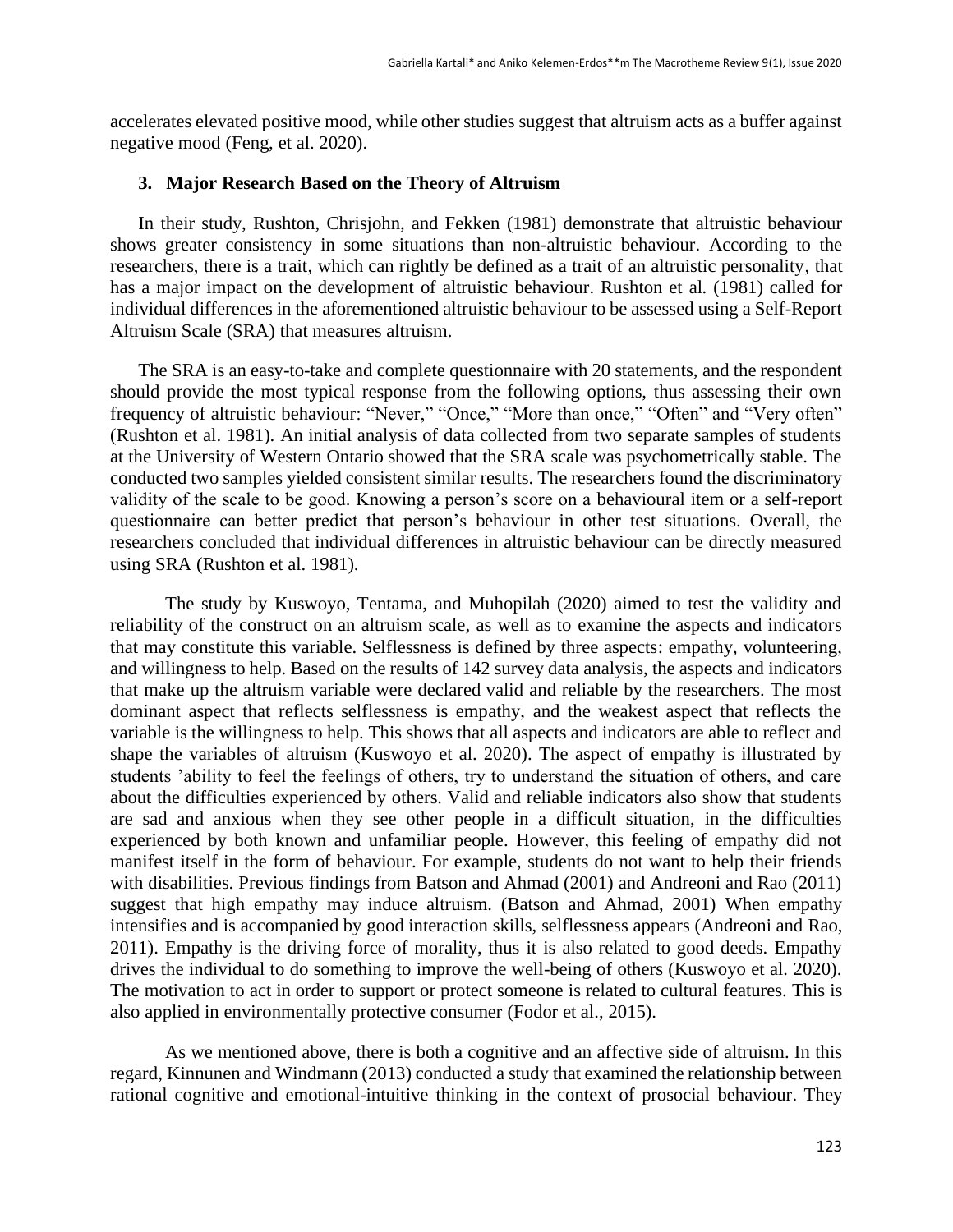focused separately on state and trait processing styles, as well as three different types of altruistic behaviour, namely, divisive and helpful behaviour, altruistic punishment, and moral courage. The most valuable result of the research was that the generally preferred thinking style of the emotionalintuitive was associated with altruistic punishment and some form of divisive behaviour, while the need for cognition was associated with moral courage (Kinnunen and Windmann, 2013).

Situational or trait thinking style was manipulated with experimental instructions to either decide by intuition or consider their response before responding. This kind of manipulation seemed to work. Nevertheless, no significant differences were found between the two groups in terms of sharing / helping, altruistic punishment, moral courage. The effects on economic games were too small to be significant, so they failed to replicate Those who were prompted to respond quickly and intuitively behaved more cooperatively in economic games than those who were instructed to consult on their decisions. One reason for this may be the relatively small sample size, which may have kept the significance of the differences too low. Another reason may be that the amount of money that participants could receive in this study was small. The maximum amount of  $\epsilon$  80 proved to be significant, especially for students whose purpose and decisions were felt to be real with real consequences, and real effects. Overall, Kinnunen and Windmann (2013) found that a subjectively preferred, trait-like style of thinking can influence the decision to share under observation or altruistically punish and volunteer in a situation that requires moral courage. Intuition facilitated the first two behaviours and the third was cognition.

Ali and Bozorgi's (2016) research examined students' empathy, selflessness, and relationship of responsibility to their happiness. According to the research results, there is a significant relationship between altruism and happiness, empathy and happiness, and a sense of responsibility and happiness. Moreover, there are several significant links between altruism, empathy, and a sense of responsibility. To explain these findings, we can mention several reasons that lead to the happiness of altruism. First, happy people may find the help helpful and want to maintain their positive mood because good mood makes people like each other better. Second, happy people may want to share their happiness with others. In fact, a positive mood reminds people of the inner aspects of helping, and as a result, helping others makes us happy. For many people, selflessness is part of the mental reward system. On the other hand, happiness is the trigger for motivation, action, taking responsibility, and trying to succeed. People even struggle with failure for purpose and determination. In addition, learning the lessons taught by failures facilitates their connection to the world around them. Being responsible and diligent leads to success and development in different areas of life and can create a sense of happiness. In addition, happiness results in greater activity, facilitates an individual's social relationships, and establishes selflessness and empathy. Happy people have higher levels of collaboration features and are more satisfied with those who live with them. Happiness, as one of the most fundamental positive feelings, plays a crucial role in creating empathy and selflessness in the individual and in society. Happiness always goes hand in hand with satisfaction, optimism, hope, and confidence; therefore, it has an accelerating role in the development of society.

Recent literature (Feng et al., 2020) links altruism to the COVID-19 pandemic, and hypothetical claims are made about the relationship between the two phenomena. As we know, due to the high mortality rate and widespread infection of COVID-19, defined as the pandemic of the century, there is a continuing global emergency. In response to the health threat of COVID-19, people showed predictable threat reactions, including fear, anxiety, depression, panic shopping,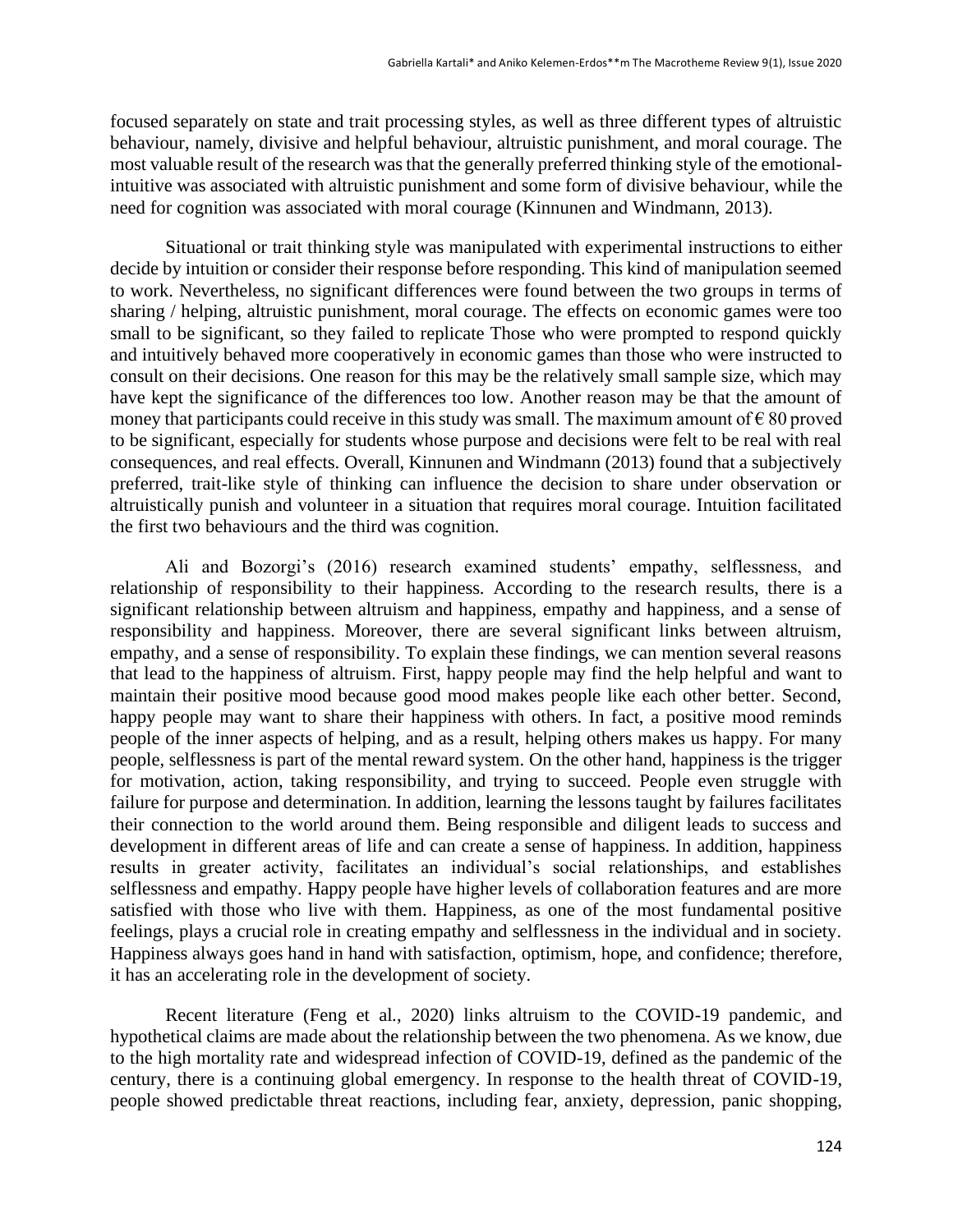and xenophobia. That can be caused by the increase of conflict situation in their everyday life and in their work (Kohlhoffer-Mizser and Molnár, 2020). However, it is also a fact that not everyone responds equally to threatened situations. A number of psychological factors shape people's reactions, such as risk perception, personality traits, and social support. Feng et al. (2020) aimed to examine the impact of altruism on negative mental health outcomes. The research revealed the impact of altruism on negative effects and mental health (anxiety and depressive symptoms) during the COVID-19 epidemic while people lived in isolation in China. For the research, university students were recruited to participate in a cross-sectional online survey during the Chinese outbreak of COVID-19. The researchers used the following tools: the person's perceived risk, selflessness, negative effects, anxiety, and depressive symptoms were measured using the SRA mentioned above. The timing of positive and negative effects was measured using a scale called PANAS, and general anxiety disorders were measured using a 7-item anxiety scale developed for this purpose, called GAD 7. While depressive symptoms were measured with PHQ-9. A structural equation model was used to analyse the mediating and moderating effects on mental health. The researchers found that people with high altruism had more negative effects than those with low altruism, which indirectly increased their anxiety and depressive symptoms (Feng et al., 2020)

#### **4. Conclusions and Future Research**

The aim of this study was to approach altruism from different perspectives. We can explore overlaps in the definitions. It can be concluded that altruism can appear in many forms, in many ways on the part of caretakers in everyday life. Studying the various formulations and researches, it can be stated that they are based on the relationship between the individual and the group, and none of the theories assumes complete selflessness. The behaviour of the caretaker can be considered ongoing, in some form - gift, reciprocity, cooperation - in the hope of an effective longterm cooperation. However, the authors believe, there exists also selfless unconditional altruistic behaviour.

Empathy is the basis of altruistic behaviour. External and internal, and positive and negative factors, such as a crisis situations or happiness can motivate altruism. In case of a crisis, people might realize the need for help (Csiszárik-Kocsir - Varga, 2016). By creating the conditions for reaching happiness, we may contribute to trigger altruistic behaviour.

Rewarding occurs mainly after the altruistic process by receiving positive verbal or nonverbal reinforcement. This can include direct or indirect feedback. To direct response belongs for example a smile, or a thank. Indirect responses may imply the social value, and the recognition of the work. Apart from this, the caretakers may be motivated only by their personality development. Without any self-development, reinforcement, or feedback, only a few caretaker stand by the recipients, mainly their relatives. This is in line with learning theories, thus, activities extinguish in the absence of confirmation.

According to the literature, the following hypotheses can be recommended to consider for further research:

H1: There is a relationship between empathy and altruistic behaviour.

- H2: Negative external impacts contribute to become an altruist.
- H3: A positive moral reward is effective in motivating people to become altruistic.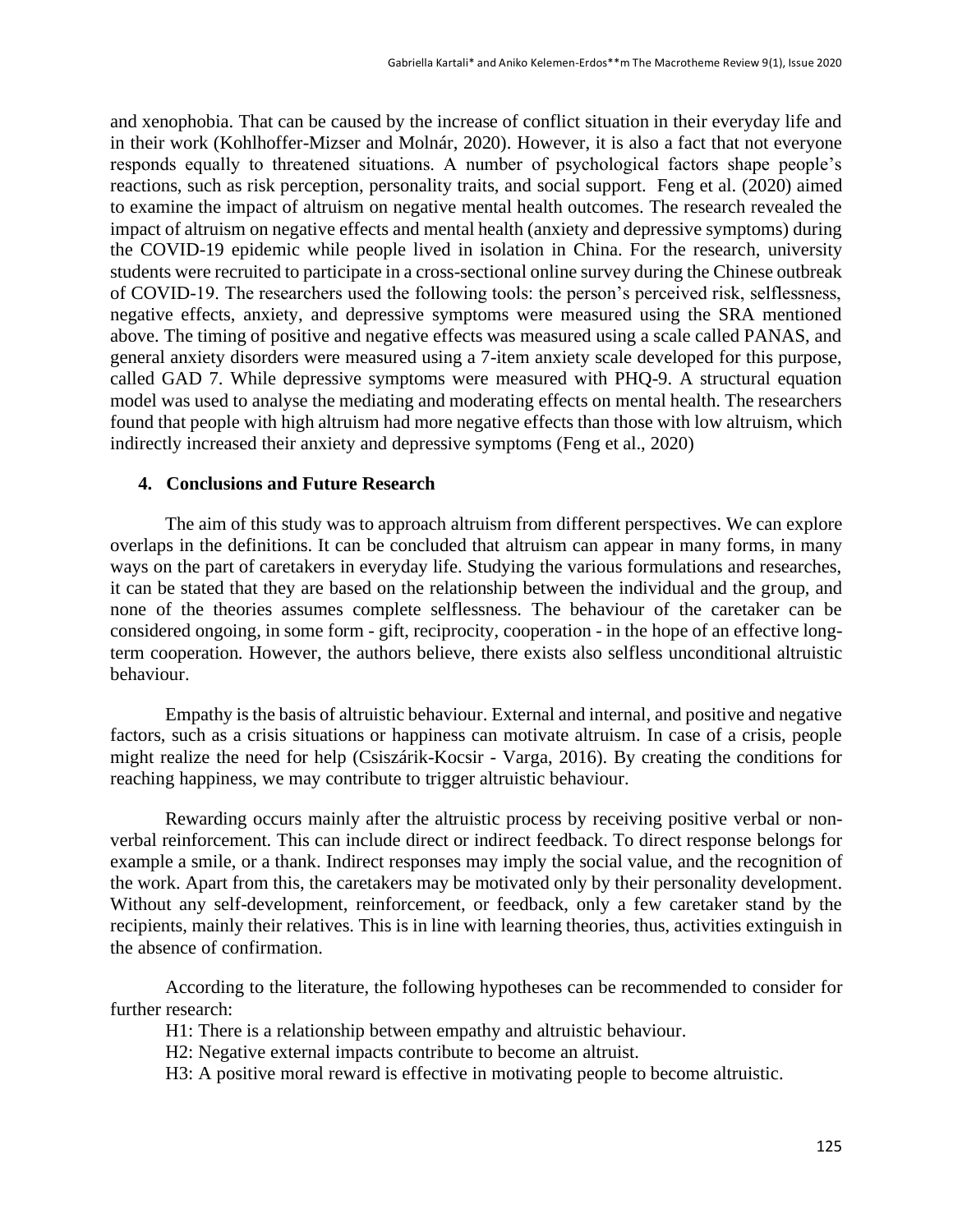We recommend a further research to explore more deeply the motivation and rewarding tool-kit of altruistic behaviour among helping, altruistic people.

#### **Acknowledgements**

"Supported by the ÚNKP-20-3 New National Excellence Program of the Ministry for Innovation and Technology from the source of the National Research, Development and Innovation

$$
\text{Fund.}, \quad \overset{\text{def}}{\text{Ind}} \quad \overset{\text{def}}{\text{Ind}}
$$

#### **References**

Ali, R. M. & Bozorgi, Z. D. (2016). The Relationship of Altruistic Behavior, Empathetic Sense, and Social Responsibility with Happiness among University Students. Practice in Clinical Psychology, vol. 4 no. 1, pp. 51-56

Andreoni, J. & Rao, J.M. (2011). The power of asking: How communication affects selfishness, empathy, and altruism. Journal of Public Economics, vol. 95, no. 7-8, pp. 513-520.

Barash, D. P. (1980). Szociobiológia és viselkedés. Budapest: Natura Kiadó

Batson, C.D. & Ahmad, N. (2001). Empathy-induced altruism in a prisoner's dilemma II: What if the target of empathy has defected? European Journal of Social Psychology, vol. 31, no. 1, pp. 25-36.

Bereczkei T. (2003). Evolúciós pszichológia. Budapest: Osiris Kiadó

Bereczkei T. (2009). Az erény természete. Önzetlenség, együttműködés, nagylelkűség. Budapest: Typotex Kiadó, pp. 33-37.

Bierhoff, H.W. & Klein, R. (1988). A proszociális viselkedés. Budapest: Közgazdasági és Jogi Könyvkiadó, pp. 273-287.

Burgess, M., Gordon, M.S., Shevlin, M., & Morgan, K. (2004). Would you save an uncaring relative from a burning building? Considerations of relatedness and previous care in prediction of altruism current research. Social Psychology, vol. 9 no. 15, pp. 209-219.

Comte, A. (1979). A pozitív szellem. (ford.: Berényi Gábor). Budapest: Magyar Helikon Kiadó, pp. 304-306.

Csiszárik-Kocsir, Á., Varga, J. (2016): The value based analysis of the financial. The journal of macro trends in social science 2:1 pp. 89-100. 2016

Dulin P.L. & Hill R.D. (2003). Az altruista aktivitás és a pozitív és negatív összefüggés az alacsony jövedelmű, idősebb felnőtt szolgáltatók körében. Kor mentális egészség, vol. 7 no. 4, pp. 294–299.

Feng, Y., Zong, M., Yang, Z., Gu, W., Dong, D. & Qiao, Z. (2020). When altruist cannot help: the influence of altruism on the mental health of university students during the COVID-19 pandemic. Globalization and Health, vol. 16 no. 1, pp. 1-8.

Fodor, M., Jäckel, K., Csiszárik-Kocsir, Á., & Medve, A. (2015). Environment Conscious Consumers' Opinion on Selective Waste Management. The Macrotheme Review: A Multidisciplinary Journal of Global Macro Trends, vol. 4 no. 6, pp. 20-33.

Frank R. (1965). A "segítő" terápia elve. Soc Work. vol. 10 no. 2, pp. 27–32.

Gabriel, I. (2017). Effective altruism and its critics. Journal of Applied Philosophy, vol. 34, no. 4. pp. 457-473.

Hamilton, W.D. (1964). The genetical evolution of social behavior. Journal of Theoretical Biology, vol. 12. pp. 12- 45.

Hámori, B. (2003). Érzelemgazdaságtan: A közgazdaságtan elemzés kiterjesztése. Budapest: Kossuth Kiadó

Kinnunen, S.P. & Windmann, S. (2013). Dual-processing altruism. Frontiers in Psychology: Personality and Social Psychology. available at: https://www.frontiersin.org/vailable [atarticles/10.3389/fpsyg.2013.00193/full,](https://www.frontiersin.org/articles/10.3389/fpsyg.2013.00193/full) last accessed: 2020.11.10.